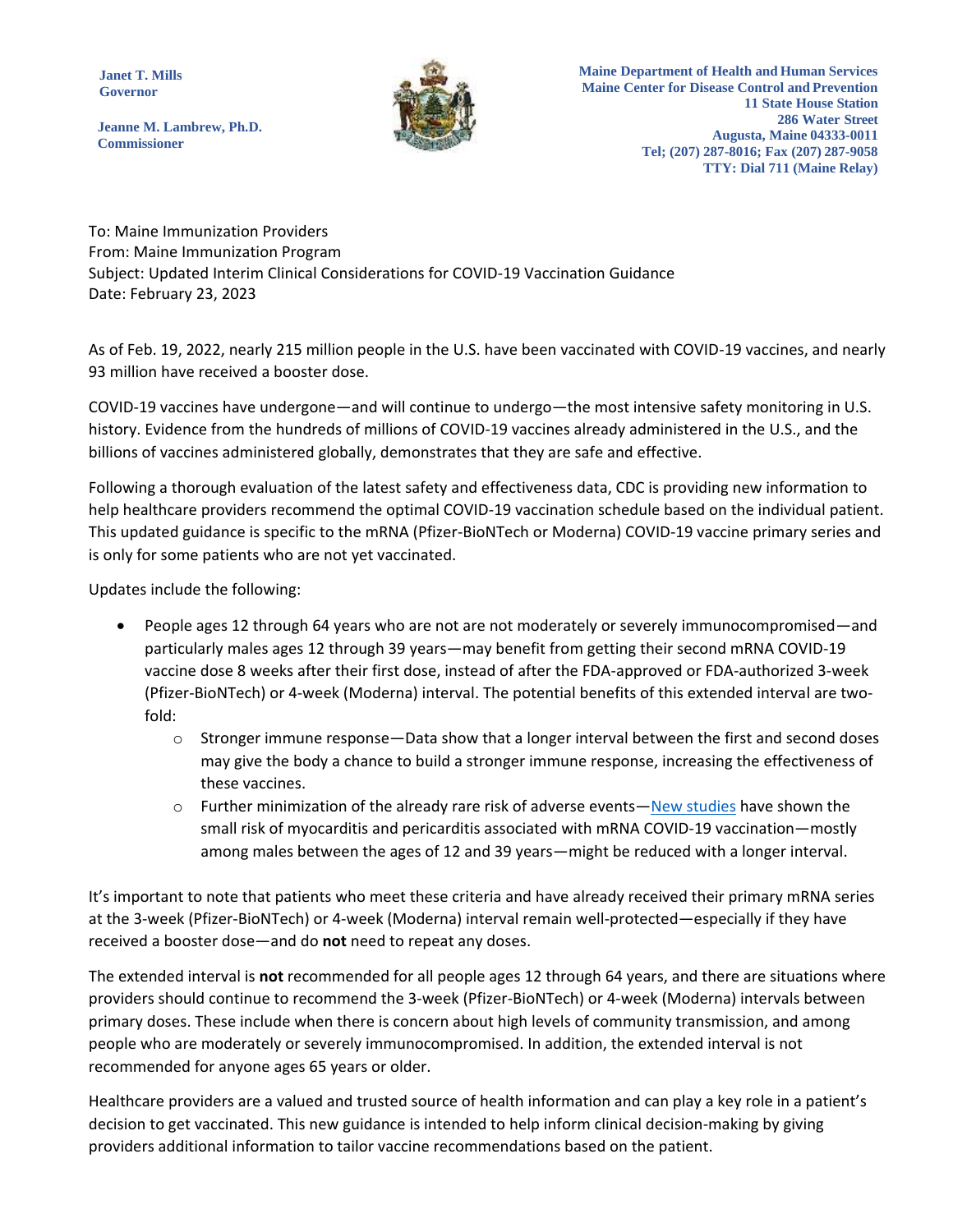The interval between COVID-19 mRNA vaccine doses is best determined by considering the balance of risks and benefits, based on the individual's age and health conditions. Regardless of the interval between the first and second dose, [data](https://covid.cdc.gov/covid-data-tracker/#vaccine-effectiveness) show mRNA vaccines remain [highly effective](https://www.cdc.gov/coronavirus/2019-ncov/vaccines/effectiveness/index.html) at reducing the risk of hospitalization or serious complications from COVID-19 infection.

| <b>Primary series</b><br>vaccine<br>manufacturer | Age group       | Number of doses<br>in primary series booster doses | Number of      | Interval between<br>1st and 2 <sup>nd</sup> dose * | Interval between<br>primary series<br>and booster dose |
|--------------------------------------------------|-----------------|----------------------------------------------------|----------------|----------------------------------------------------|--------------------------------------------------------|
| Pfizer-BioNTech                                  | 5-11 years      |                                                    | NA             | 3 weeks                                            | N/A                                                    |
| Pfizer-BioNTech                                  | $≥12$ years     | 2                                                  | $\overline{1}$ | 3-8 weeks**                                        | ≥5 months                                              |
| Moderna                                          | $\geq$ 18 years | $\overline{2}$                                     |                | 4-8 weeks**                                        | $\geq$ 5 months                                        |
| Janssen                                          | $≥18$ years     | $\mathbf{1}$                                       |                | NA                                                 | $\geq$ 2 months                                        |

**The COVID-19 vaccination primary series schedule, with updates highlighted:**

\*For the vaccination schedule for people who are moderately or severely immunocompromised, see [Table 3.](https://www.cdc.gov/vaccines/covid-19/clinical-considerations/covid-19-vaccines-us.html#table-03)

\*\*An 8-week interval may be optimal for people ages 12 years through 64 years, and especially for males ages 12 through 39 years, who are not moderately or severely immunocompromised. A shorter interval (3 weeks for Pfizer-BioNTech; 4 weeks for Moderna) between the first and second dose remains the recommended interval for: people who are moderately or severely immunocompromised; adults ages 65 years and older; and others who need early protection due to increased concern about community transmission or risk of severe disease.

Below is a list of resources and upcoming informational activities related to the recommendation:

- Updated Interim Clinical Care Considerations for COVID-19 Vaccination
- COCA call, 2/24/22 [https://emergency.cdc.gov/coca/calls/2022/callinfo\\_022422.asp](https://emergency.cdc.gov/coca/calls/2022/callinfo_022422.asp)

# **Q & A:**

# **Q: Can you explain this new guidance that CDC is providing related to dose intervals for mRNA primary series vaccination?**

**A:** CDC is providing healthcare providers with additional information to factor into COVID-19 vaccine recommendations for their patients. Some people ages 12 through 64 years—and especially males ages 12 through 39 years—may benefit from getting their second mRNA COVID-19 vaccine dose 8 weeks after receiving their first dose, instead of after the FDA-approved or FDA-authorized 3 weeks (Pfizer-BioNTech) or 4 weeks (Moderna). Recent safety and effectiveness [data](https://www.cdc.gov/vaccines/acip/meetings/downloads/slides-2022-02-04/11-COVID-Moulia-508.pdf) illustrate that a longer time interval between the first and second mRNA COVID-19 vaccine dose gives the body a chance to build a stronger immune response, increasing the effectiveness of these vaccines, and offering individuals greater protection against COVID-19. A longer interval between primary doses can also help lower the rare risk of myocarditis and pericarditis following vaccination. Although rare, some cases have been reported—mostly among adolescent and young adult males—after receiving the Pfizer-BioNTech or Moderna vaccines.